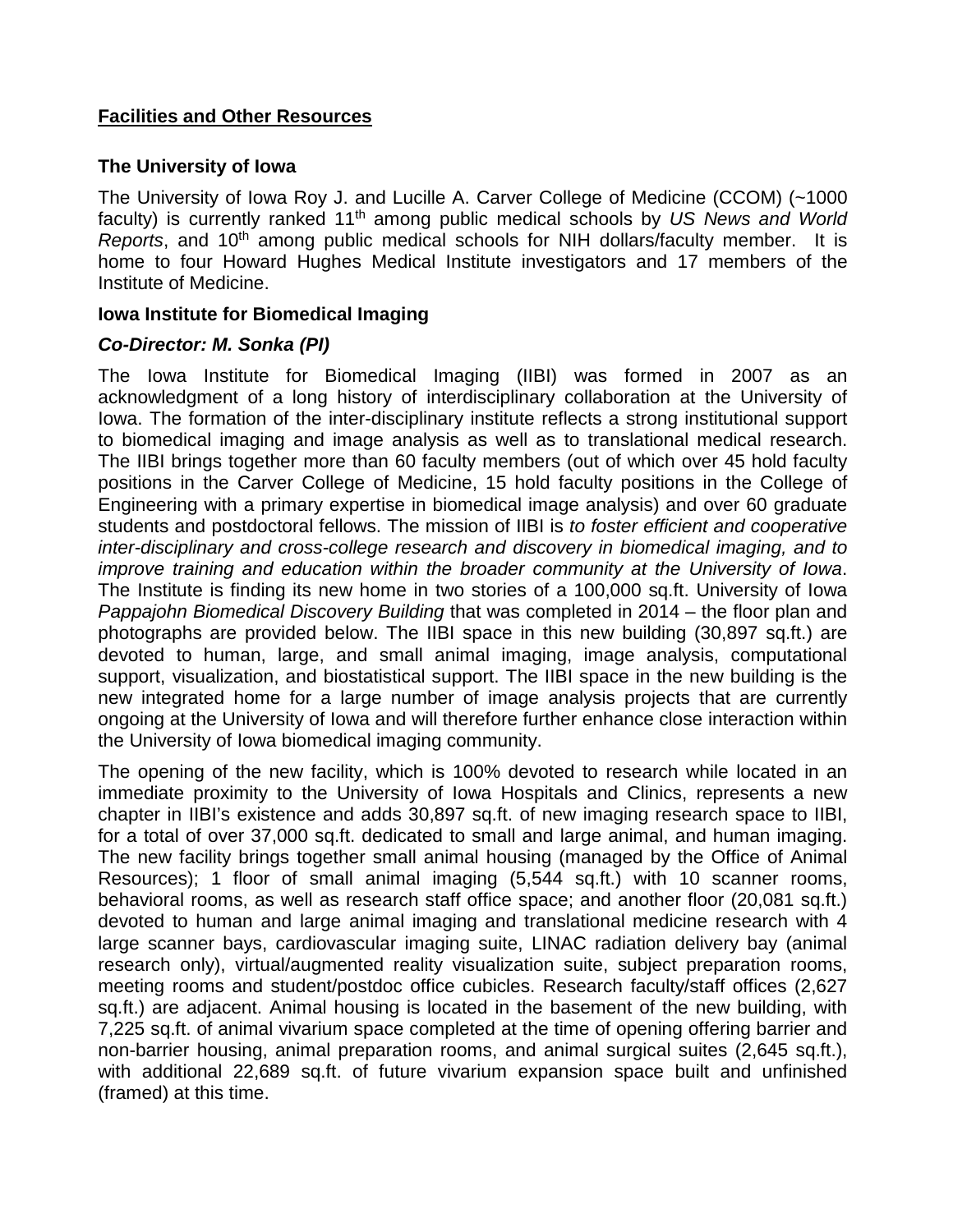

In the imaging space, a complete separation of human and animal access has been an important part of the programmatic design, animal and human research can be conducted simultaneously at different imaging bays with complete separation of access routes. Similarly, small animal scanners can be used for barrier and non-barrier animals with two separate and secured access doors from two separate hallways. Additionally, three of the four ground-level imaging scanner bays have been designed in a modular way with a removable wall to allow relatively easy way to install and/or replace whole-body imaging scanners as well as to allow installation of scanners from different manufacturers. The fourth large scanner bay has been specifically designed for a 7T MR scanner which is now fully operational. Existing IIBI space in two adjacent buildings house a dedicated research 3T MR scanning facility (1,500 sq.ft.) and a dedicated dual-source CT scanning facility (1,800 sq.ft.). Additional 3,000 sq.ft. of computer-lab student cubicle space is available in a short walking distance. The IIBI facility is connected with a state-of-the-art Data Processing facility that houses file servers, compute-servers, data analysis clusters, and is connected to the IIBI space with ultrafast network connection (10 Gb/sec network speed).

The remaining 6 floors of the Pappajohn Biomedical Discovery Building house translational research wet labs occupied by research programs that require animal and translational imaging support. Among other research groups yet to be determined, the following research groups found their new home in the wet-lab space of the Pappajohn Biomedical Discovery Building: Diabetes Research Center, Pulmonary Airway Biology Center, Neuroscience Institute.

The following figures show the design of the two IIBI floors, color labeling identifies different programmatic functions.

**The small animal imaging suite** is equipped with the following small animal imaging scanners:

- Visualsonics Vevo small animal ultrasound scanner
- Optical/fluorescein imaging scanner
- Micro-PET scanner
- Micro PET/SPECT multimodality scanner
- Micro CT scanner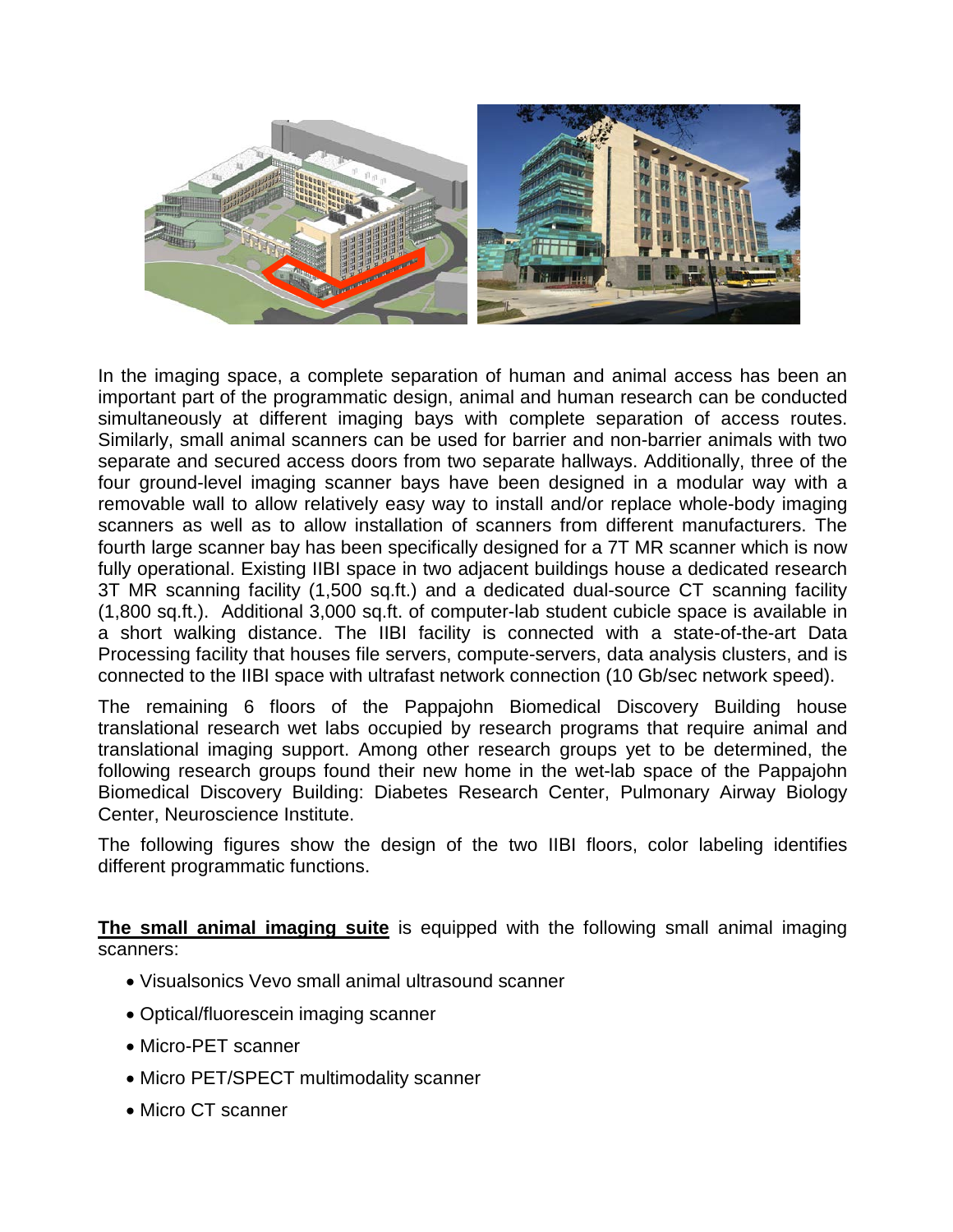- Gamma camera
- Specimen microtome
- 7.4 micro-MR scanner
- Xradia High Resolution X-ray CT specimen scanner
- 3D OCT Microscope

# **The large animal/human imaging floor** is equipped with:

- GE Discovery 950 7T MRI whole body human/animal research scanner
- GE Discovery 750W 3T MRI whole body human/animal research scanner
- GE Discovery PET/CT whole body human/animal research scanner
- 3D/4D virtual/augmented reality visualization laboratory
- Human/animal dual-source CT Siemens Somatom Force research suite
- One additional large scanner bay (capable of housing PET, CT or MR scanners, equipped with MR shielding for scanners up to 3T) is ready to accept new wholebody imaging devices to support large animal/human/translational imaging research

## **Computational and Informatics Resources**

The University of Iowa has two centrally managed enterprise data centers containing dedicated space, power and cooling for University of Iowa Research and a third server room entirely dedicated to research computing. Altogether, these data center spaces are ultimately designed to deliver 1.2 megawatts of power and associated cooling with approximately 4,800 square feet of securely managed and maintained raised floor capacity for research computing. The newest of these data centers, the Information Technology Facility (ITF), is located on the University of Iowa Research Park campus and utilizes multiple-10 Gigabit Ethernet circuits along diverse physical paths to connect to both the main campus network cores and the local-to-campus alternative data center. Distribution networks within data centers are a combination of multiple-10 Gigabit Ethernet circuits to data center-class network gear, providing 1 Gigabit and 10 Gigabit Ethernet service, and via direct fiber (e.g., for fiber-channel storage). Research computing within each campus data center is segregated from university line-of-business networks to provide isolation and performance-tuning optimizations.

ITS Research Services manage High Performance Computing (HPC) resources available to UI researchers. The University of Iowa Argon High-Performance Computing cluster consists of 366 compute nodes running CentOS-7.4 Linux. Each node has 96--512GB of memory and 40-56 cores. Out of these, 70 nodes have 140 GPU accelerator cards (Nvidia P100, Nvidia K80, Nvidia P40, 1080Ti, and Titan V) supporting deep learning and artificialintelligence computing. The Rpeak (theoretical Flops) is 385.0 TFlops, not including the accelerators, with 89.7 TB of memory. In addition, there are 2 login nodes of the Broadwell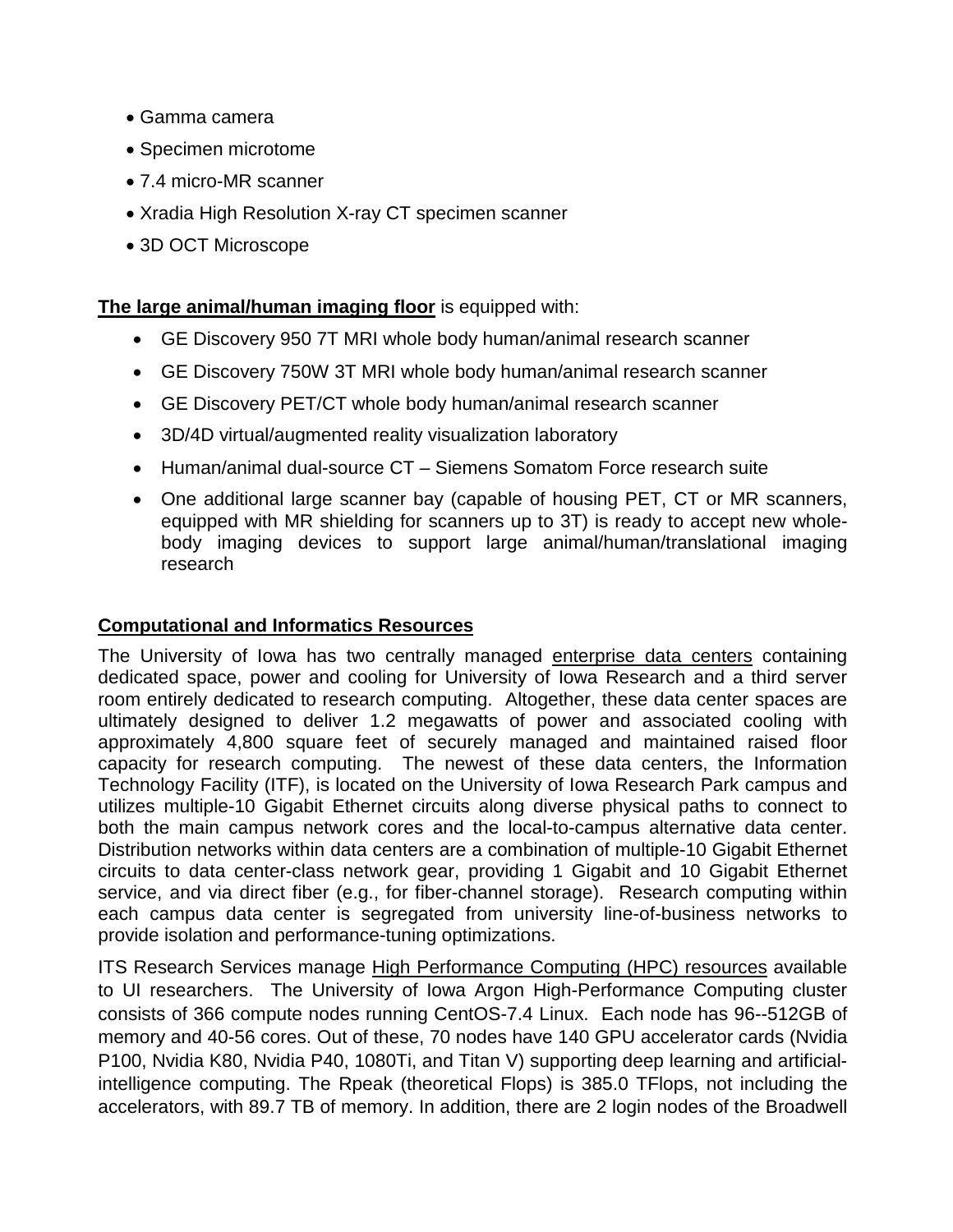system architecture, with 256GB of memory each. The Argon cluster is the result of combined central funds and researchers' pooling of funds in a centrally managed and maintained HPC environment.

In addition to the cluster resources, we have several other compute servers with 128GB to 512GB of Ram and performance accelerating NVIDIA Titan-Z GPU units.

Software available on desktop systems includes a variety of packages. All systems have standard software like Web Browsers, E-mail applications, Microsoft Office 2010 Professional (Word, Excel, PowerPoint and Access) or OpenOffice, and a number of utility and multimedia applications loaded on them. Fast link Internet connection exists between the hospital and the image analysis laboratory. The medical image analysis laboratories are especially equipped with the environment for software development. All computers have common software for programming in a variety of languages including C, C++, Java, Python, and many other programming languages, statistical packages, 3-D visualization packages, debugging packages, etc. The software also includes in-house developed library of 3D and 4D image analysis software tools, including capability to read and analyze medical file sets in compliance with the DICOM standard. Members routinely develop original programs for biomedical image analysis and as such, the disk contents of all research computers are routinely backed up for information security. Other applications are purchased on as needed basis.

Deep Learning Development Lab – to support seamless transition between the environment for development of deep-learning methods and applications and the highperformance computing cluster for production-level computing, a development lab has been created with 8 HP Z4 series Linux-Ubuntu computers specifically supporting deep learning and GPU computing. Each of these machines has 32 GB of RAM, 1 TB of NVME storage, and one (6) or two (2) GTX 1080 Ti video/GPU card(s). Each machine offers Ubuntu 18.04 LTS operating system and software supporting deep learning and GPU application development: docker 1.13, miniconda3 (conda 4.2.12), spyder3, jupyter 4.3.0, NVidia CUDA v9.0, CuDNN libraries v7.0.5, NCCL v2.3.4, and Tensorflow-gpu v1.8.0 with python3 interface.

## **Biostatistical Resources**

The University of Iowa has dedicated office space and computing facilities for statistical personnel. Biostatistical staff members have access to common statistical programs to perform necessary job duties, including R, SAS, SPSS, and MatLab. Additional statistical software programs necessary to perform work are evaluated and purchased as needed.

Statistical personnel at the University of Iowa have access to resources to participate in collaborative research grants, including meeting rooms with computing and teleconference equipment to converse, provide presentations, and interact with internal and off-site researchers**.**

All appropriate and necessary ancillary equipment and personnel expertise are available to foster the day-to-day responsibilities and activities associated with this grant.

## **Visualization and Analysis Laboratory Environment**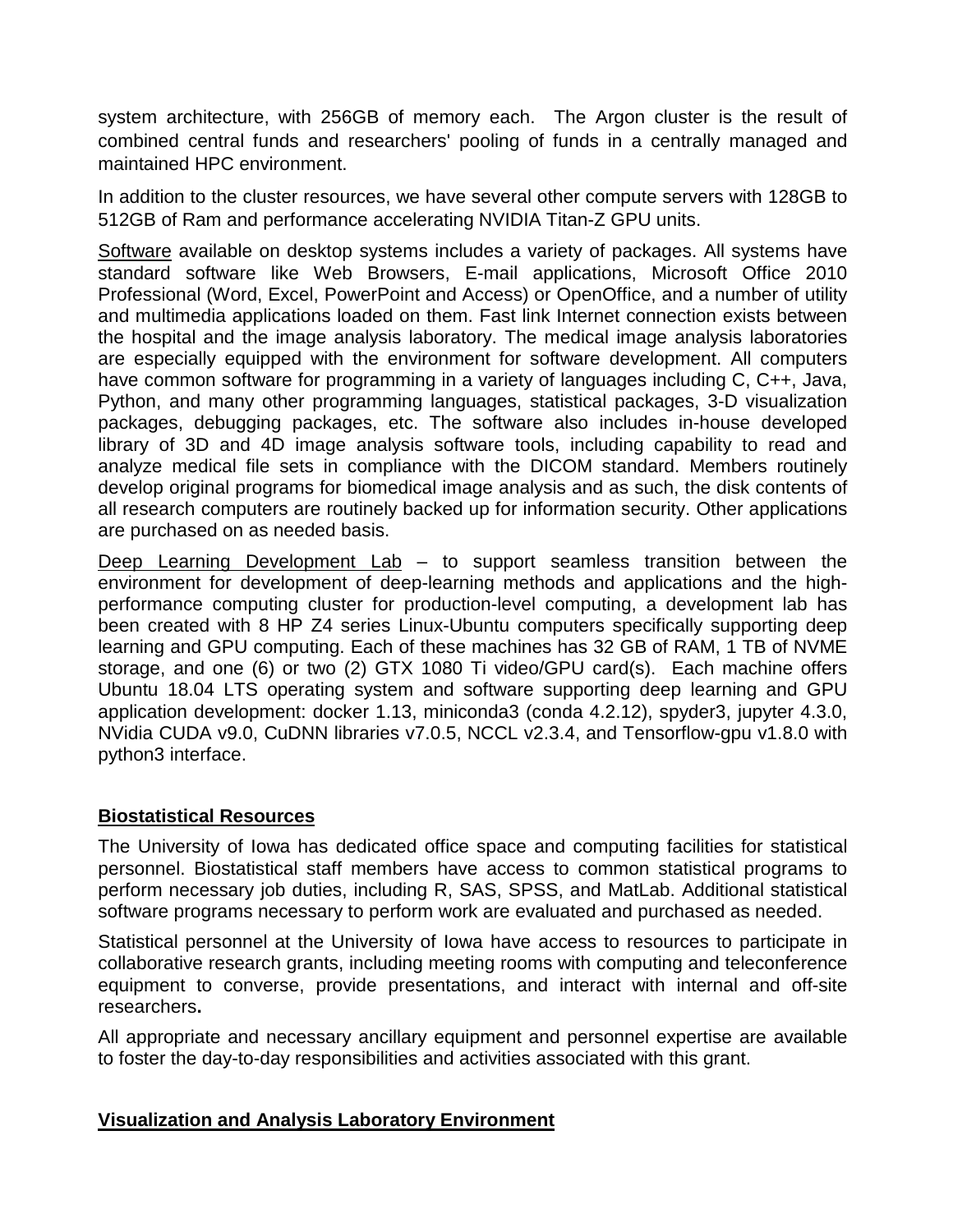The brand-new visualization facility in the new Pappajohn Biomedical Discovery Building is a part of the Iowa Institute for Biomedical Imaging and includes state-of-the-art devices and computational resources that greatly benefit interdisciplinary biomedical imaging research at the University of Iowa. The lab consists of two adjacent rooms: [A] the visualization laboratory itself, and [B] visualization server room (see Figure).

The visualization laboratory [A] includes the following major components:

- A large collaborative interactive 3D (stereoscopic) visualization environment (consisting of 3D display wall and motion tracking system, see figure), which enables collaborative visual data exploration, algorithm interaction applications, interactive modeling of objects, virtual reality visualization, and is specifically configured to support biomedical imaging and analysis projects. Its secondary functionality includes educational and 3D prototyping/visualization capabilities.
- Six high-performance visualization workstations (some are shown in the figure) enable up to six researchers/students/ small collaborative groups to develop visualization and data analysis applications/software solutions, application of developed visualization software by a single user, and/or training of students in parallel. Functionally, each workstation is identical and is configured as a scaleddown version of the large collaborative interactive 3D (stereoscopic) visualization environment described in the previous bullet, therefore facilitating seamless transition between the individual workstations and the large-panel visualization environment. Additional workplaces will be added as the need grows.